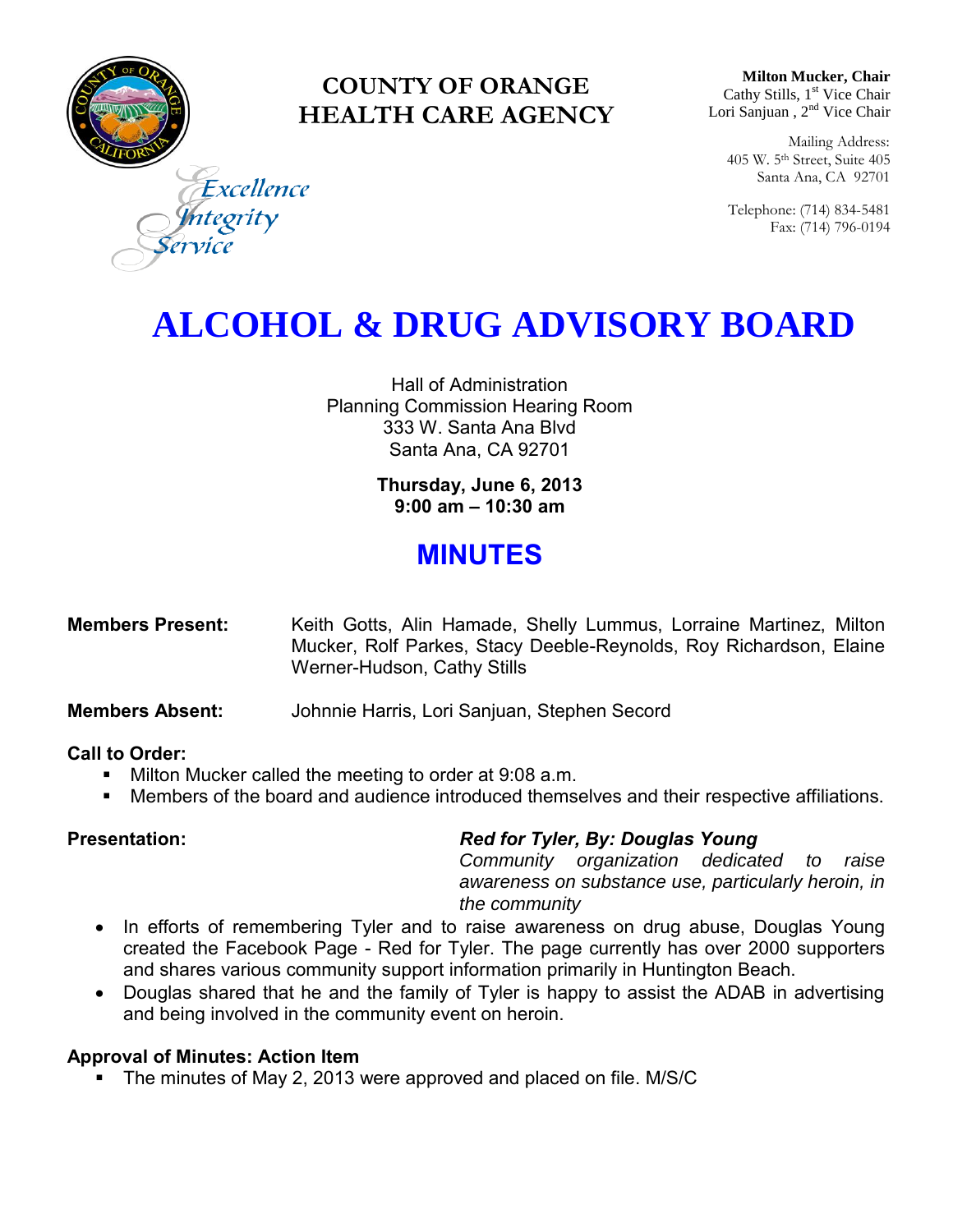Alcohol & Drug Advisory Board Minutes June 6, 2013 Page 2

#### **Committee Reports:**

#### *Heroin Forum Planning Committee*

Committee is planning to have the community meeting on October  $3<sup>rd</sup>$  in Huntington Beach and working on setting the agenda through coordinating with speakers and presentations.

#### *Legislation Committee*

Roy and Rolf shared information on the following legislation.

- Senate Bill (SB) 439 Medical marijuana
- Assembly Bill (AB) 40 Elder abuse reporting

#### **Old Business:**

None

#### **New Business:**

Keith suggested a presentation to the board from the Drug Court Program and volunteered to work with Danielle to coordinate the details.

#### **Behavioral Health Services Update:** *Brett O'Brien, Division Manager,*

## *Alcohol & Drug Abuse Services (ADAS)*

- As of July 1, 2013, the State Department of Alcohol and Drug Programs (ADP) will be eliminated. All of the services and functions will be transitioned to the Department of Health Care Services (DHCS). At the DHCS, there will be a Director of Behavioral Health Services and managers over mental health and alcohol and drug programs.
- Brett shared that there is an overall concern in the workforce environment of substance use disorder, professional training, and employee turnover. The state is aware of this concern and working on finding solutions to some of the challenges.
- Finally, Brett updated the board on the drug MediCal benefit.

#### **ADEPT Update:** *Amy Buch, Division Manager, Public Health Services/Health Promotions*

- Amy updated the board on the six Take Back events. This is an opportunity where members from the community can dispose of their medications. Thirty-one (31) cities out of thirty-four participated in the events.
- Additionally, Amy shared information about various department events such as the Faith Based Initiative, Family Meals Night, and Friday Night Lights.

#### **Public Comment:**

 Lynn Redmore shared her story about her son and his unsatisfactory experience at a detox facility in Huntington Beach which she feels caused his death.

### **Adjournment:**

• Meeting adjourned at 10:34 a.m.